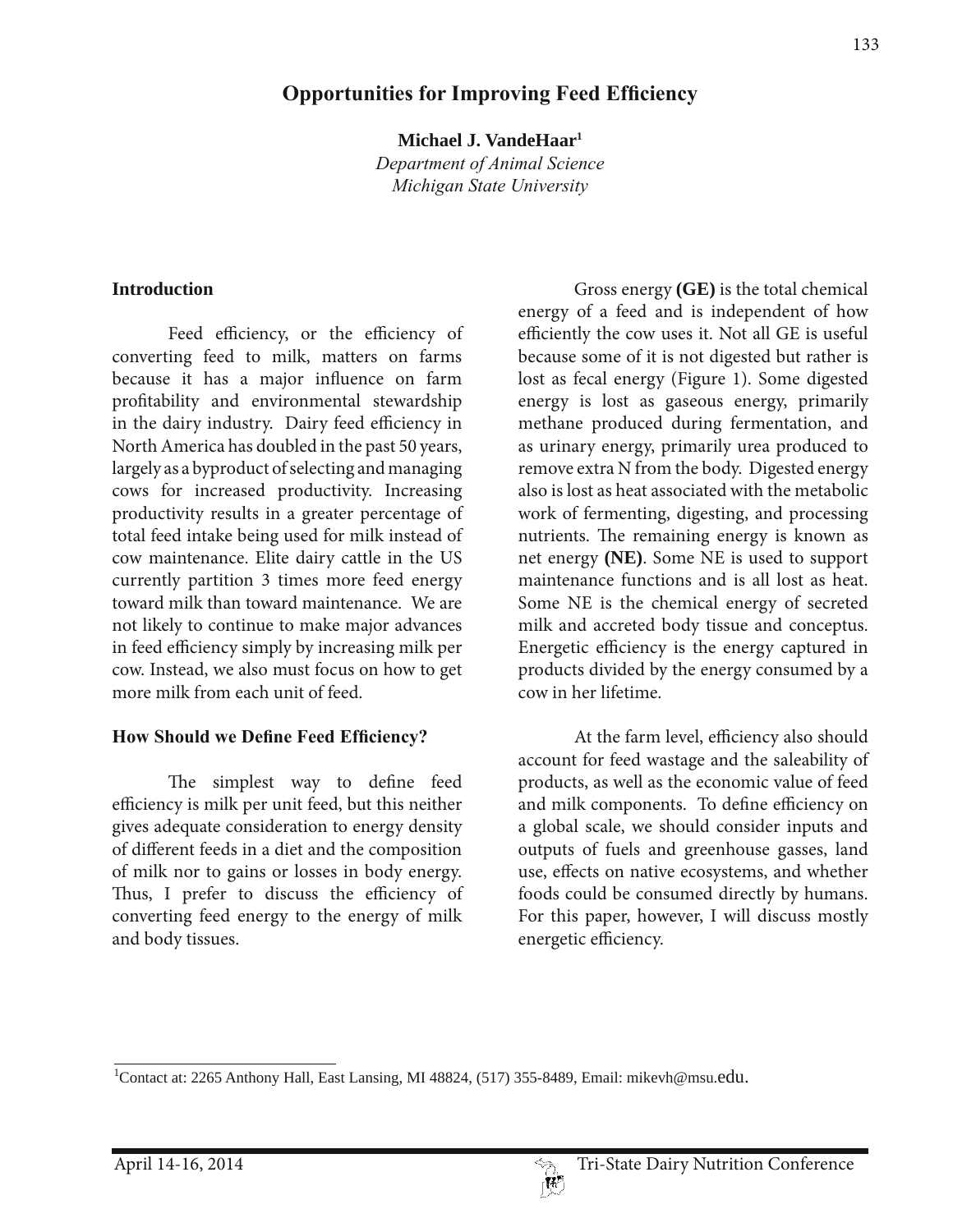# **Level of Production and Feed Efficiency**

 The major factors that affect feed efficiency on farms include: a) milk energy yield relative to cow body weight **(BW)**, b) the percentage of lifetime a cow spends in lactation, c) nutritional accuracy in feeding, and d) the efficiency of converting feed GE to NE.

 A cow's maintenance requirement is considered to be constant and related to its BW. The typical Holstein cow has a maintenance requirement of ~10 Mcal/day of NE (equivalent to ~25 Mcal of GE and 20 to 30 lb of feed). If a cow eats at maintenance and produces no milk, her feed efficiency is 0%. Any extra feed can be converted to milk or body tissues. If the cow eats twice as much feed—20 Mcal NE or 2X maintenance, only half of her feed would be used for maintenance with the remaining half used for milk. As she eats more feed, the portion used for maintenance becomes a smaller fraction of total feed intake; this "dilution of maintenance" increases efficiency. However, as intake increases, the marginal increase in efficiency from diluting maintenance diminishes with each successive increase in feed intake. For example, the increase in efficiency is less going from 3X to 4X maintenance than from 2X to 3X (solid line, Figure 2). Furthermore, as cows eat more, the percentage of feed that is digested is depressed. At high intakes, the digestibility depression may even outweigh the dilution of maintenance and efficiency may decline with increased intake. In fact, according to the equations used in the NRC (2001), efficiency peaks at ~4X maintenance intake (dotted line, Figure 2), which is  $\sim$ 100 lb/day of milk (3.5%) fat) for a 1500 lb cow.

 The digestibility depression is not well quantified for cows consuming >4X maintenance (VandeHaar, 1998), and NRC 2001 likely depresses digestibility too much.

Current data from our USDA feed efficiency project support the idea that the true change in efficiency is somewhere between the 2 lines in Figure 2. In any case, at about 4X intake, feed efficieny is close to maximum. Elite cows (>4X, or 29,000 lb/305-day lactation) are already near, at, or possibly above the optimal multiple of maintenance for maximal efficiency.

 Feed efficiency at the herd level requires accounting for body tissue gain and the feed consumed by heifers and dry cows, which is 15 to 30% of the feed a cow eats during her lifetime. Thus, cows that average 4X intake during lactation are about 3X on a lifetime basis. The average Holstein in North America currently produces ~22,000 lb/year of milk and captures ~21% of her lifetime GE intake as milk and body tissues. Many top US herds produce >30,000 lb/yr, and therefore, are getting close to maximum biological efficiency based on multiples of maintenance. Given that two-thirds of North American Holstein cattle are from AI sires, the limitation to greater production and efficiency for most cows is probably feeding and management. Therefore, we are not likely to continue to make major advances in feed efficiency by simply breeding for increased milk yield relative to BW. We must do a better job of managing the cows we have to increase production and efficiency, and we must begin focusing more on efficiency in breeding.

 Importantly, the impact of multiples of maintenance on efficiency is likely the same whether we achieve more milk at a specific BW, or the same milk with smaller BW. Breeding for smaller cows is probably not going to help much, which will be discussed later.

Level of production also alters profitability and the efficiency of using humanconsumable foods, on land use, and on greenhouse gas emissions.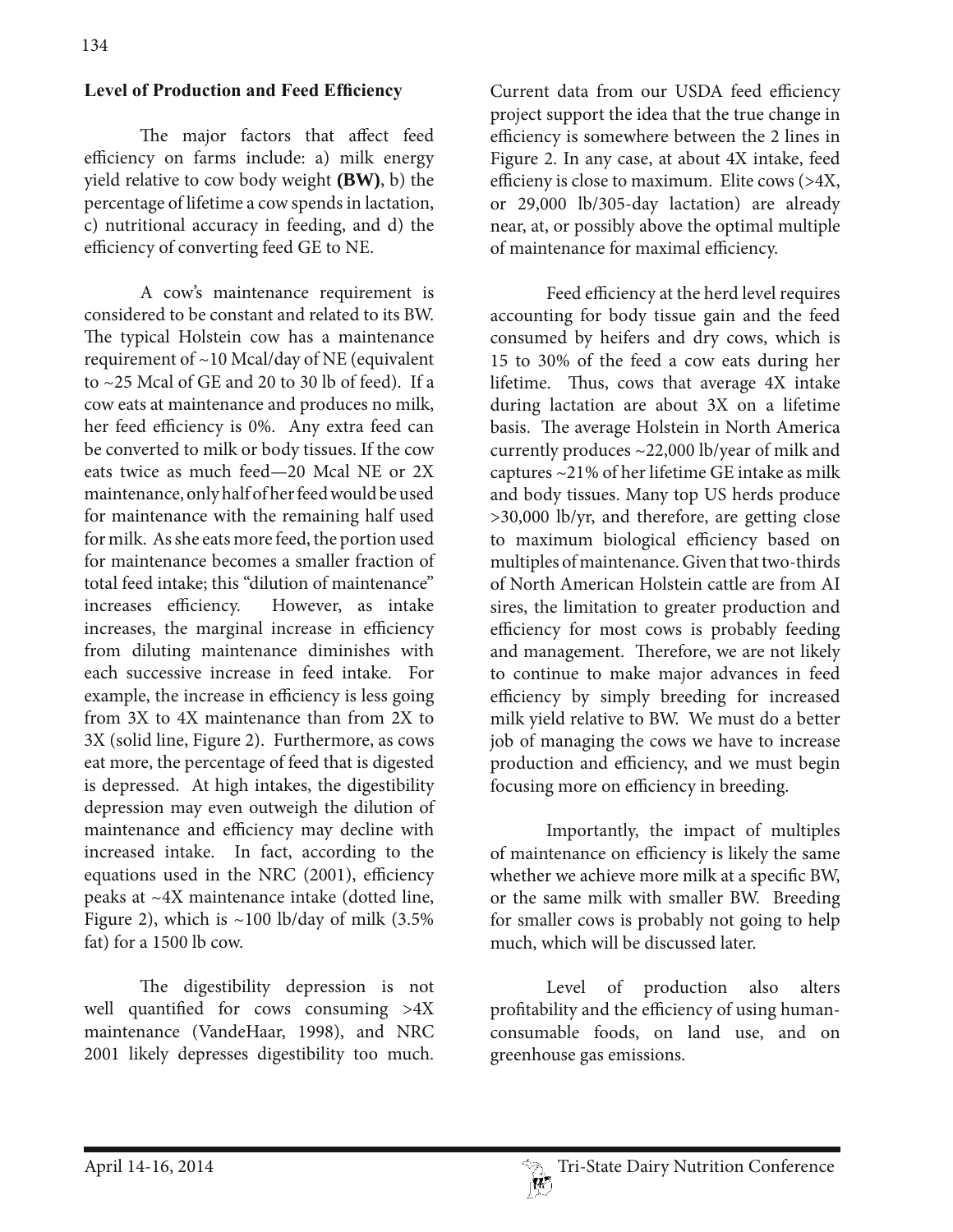#### *3ro¿taEility*

 Because greater milk yield per cow increases feed efficiency, and because feed is a major farm expense, greater production per cow generally increases profit per cow. Data from commercial farms bears this out (Rodriguez et al., 2012). However, feed efficiency is only one factor that influences profitability. Greater production per cow decreases the proportion of total farm expenses that are fixed; thus, even if we reach the optimal production per cow to maximize biological efficiency, economics still favors higher production per cow to dilute out farm fixed costs. More importantly, the cost of feed does matter! Using expensive feeds to achieve high production or high feed efficiency will sometimes decrease profitability.

#### *Use of human-consumable foods*

 Although the efficiency of total feed use in the US dairy industry is 20 to 25% for energy and 20 to 30% for protein, the returns on humandigestible inputs ranges from 60 to 130% for energy and 100 to 280% for protein (Oltjen and Beckett, 1996). This is because cows eat many feeds that humans do not consume; examples include cottonseeds, soyhulls, and distillers grains. However, these fibrous by-product feeds are generally less digestible than grains and may limit the ability of cows to produce the highest levels of milk. Thus, maximizing total feed efficiency will not be possible at the same time as maximizing efficiency of human-consumable foods. As competition for food grains increases in the future, the ability of cows to convert non-human-consumable foods into milk and meat for people will become more important, and the optimal level of production might be less in the future than it is today. At present, however, using byproduct feeds extensively for heifers, dry cows, and late lactation cows and thoughtfully for cows in early lactation should

enhance efficiency of total feed and humanconsumable foods.

### *Land use*

 Using land to produce grains and legume seeds for direct human consumption would be the most efficient way to feed people. Using land to grow feeds for dairy cattle producing 22,000 lb/yr results in only half as much food for people (VandeHaar and St-Pierre, 2006). However, milk output per acre increases with greater milk production per cow. More importantly, if byproduct feeds make up one-third of the feed used by a dairy herd producing 33,000 lb/yr, then using land for milk production yields 90% as much food for humans as do grains and legumes. In my opinion, an efficient dairy industry will be part of our food production system long into the future.

# *Environmental stewardship*

 To properly consider environmental impact, one must consider all inputs and outputs for the dairy industry, including even the fuel used to till the land to grow the crops. This is called a Life Cycle Analysis, and although it is fraught with potential inaccuracies, there is no other way to consider the big picture. Two recent studies highlight the value of increased productivity to enhance environmental stewardship. Thomassen et al. (2008) compared conventional and organic Dutch dairy farms. Milk yield per cow was 18,000 lb/yr for the conventional farms and 13,000 lb/yr for the organic farms. When considering all inputs (which included feeds being shipped in from outside the country), conventional farms used 60% more energy and caused 50% more eutrophication per unit of milk produced, but the organic farms required 40% more land. Acidification and climate change were not

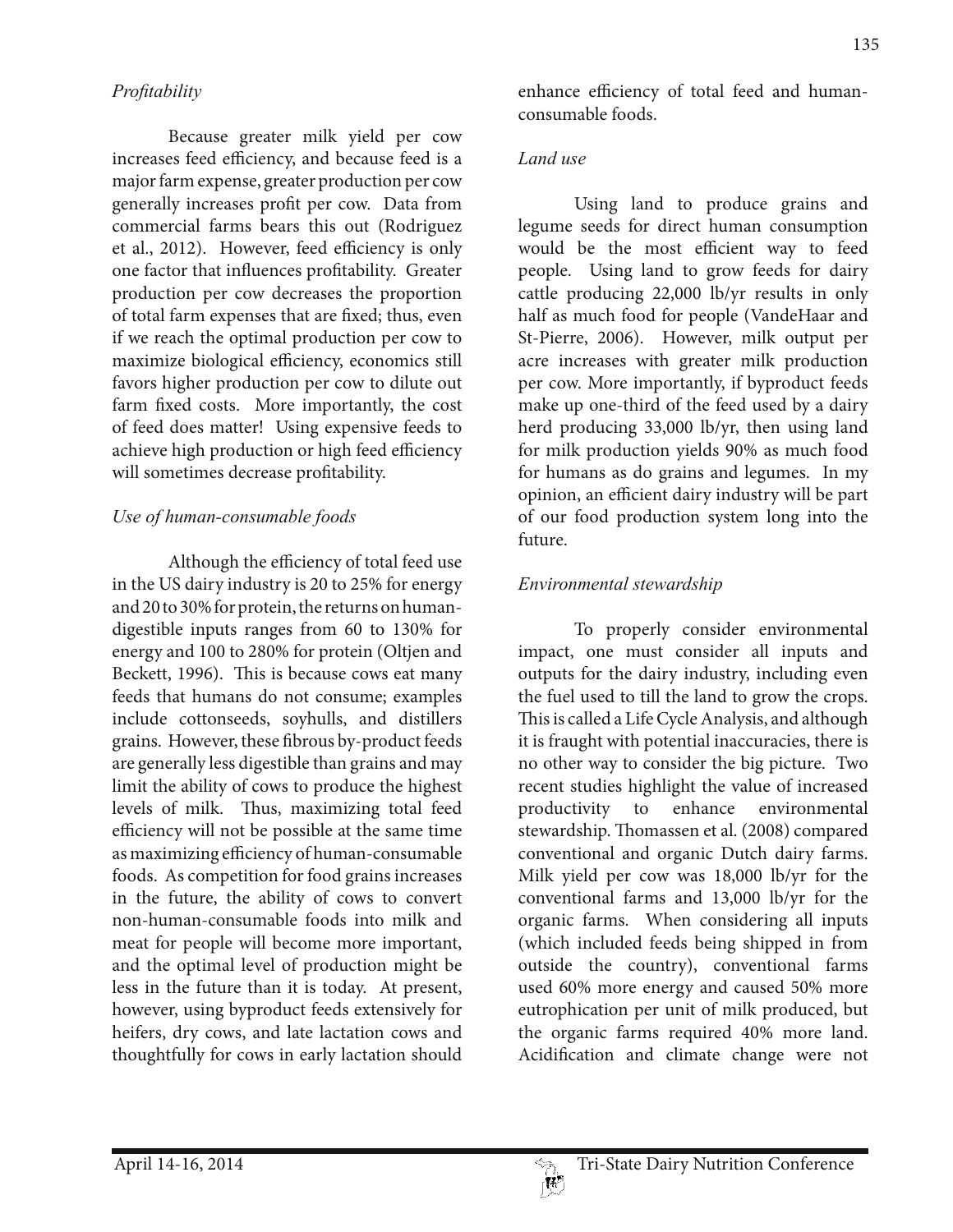different for the 2 systems. In my view, the decreased need for land gives the advantage to the conventional system as the unneeded land could be used to produce biofuels or put into native habitats. This is consistent with a study by Capper et al. (2009) showing that in the last 60 years, the US dairy industry has decreased greenhouse gas emissions by 60% per unit of milk produced, mostly because of the enhanced feed efficiency from higher productivity. Thus, increased productivity (up to 4X) increases efficiency, and increased efficiency generally is good for the environment—we can feed more people with less resources and less negative environmental impact. Improving efficiency of milk production by using new technologies seems the responsible thing to do for the environment, at least in the foreseeable future, until average milk production exceeds 30,000 lb/yr.

## **Management To Improve Feed Efficiency**

 The average Holstein cow currently produces about 21,000 lb/yr of milk and captures ~21% of her lifetime GE intake as milk and body tissues. Feed efficiency likely plateaus at about 33,000 lb milk for cows with mature BW of 1600 lb, so increases in productivity will continue to improve efficiency for most North American dairy farms. Using a model described in VandeHaar (1998), the impacts of various management changes on efficiency were predicted. Increasing average daily milk production by 10% increases lifetime energetic efficiency 0.7%. Increasing cow longevity from 3 to 4 lactations, reducing the age at first calving from 26 to 22 months, or reducing calving interval from 14 to 12.5 months could achieve similar improvements in lifetime efficiency. Thus, how we feed and manage cows at each stage of life can increase milk yield per day of life, thereby diluting maintenance and increasing efficiency. These management changes promote

similar improvements in the efficiency of converting feed protein to milk or body protein. However, the single biggest impact farms could make on efficiency of protein use is to simply quit overfeeding protein, as is often done in late lactation. Feeding cows past 150 days postpartum a diet with 2% less protein (15 vs. 17% CP) would increase efficiency of protein use by 1.3%.

 One often-overlooked management aspect of feed efficiency is feed management. The amount of feed wasted on some farms is considerable. To minimize feed wastage requires an annual evaluation of procedures for harvesting, transporting, and storing feeds; mixing diets; and managing bunks. However, when managing bunks, it is important to remember that maximizing feed intake for lactating cows increases milk per cow and farm-wide efficiency. Maximum feed intake occurs when cows are comfortable and have plenty of water and fresh, well-balanced feed available most of the day. This topic has been discussed considerably in the past 20 years, with general agreement and no need for continued discussion here. Even if some extra feed must be discarded, strategies to improve intake per cow overall will yield improved efficiency, profitability, and stewardship.

## **Feeding Cows for Greater Feed Efficiency**

 Nutrient requirements vary as lactation progresses, and the optimal diet for maximum efficiency and profitability changes as well. Most farms feed totally mixed rations **(TMR)**  instead of feeding grain to each cow separately and individually. Use of TMR feeding improves productivity and efficiency because cows theoretically eat the same thing in every bite, and rumen pH is more consistent. However, with TMR feeding, cows are less likely to receive a diet that matches their individual requirements;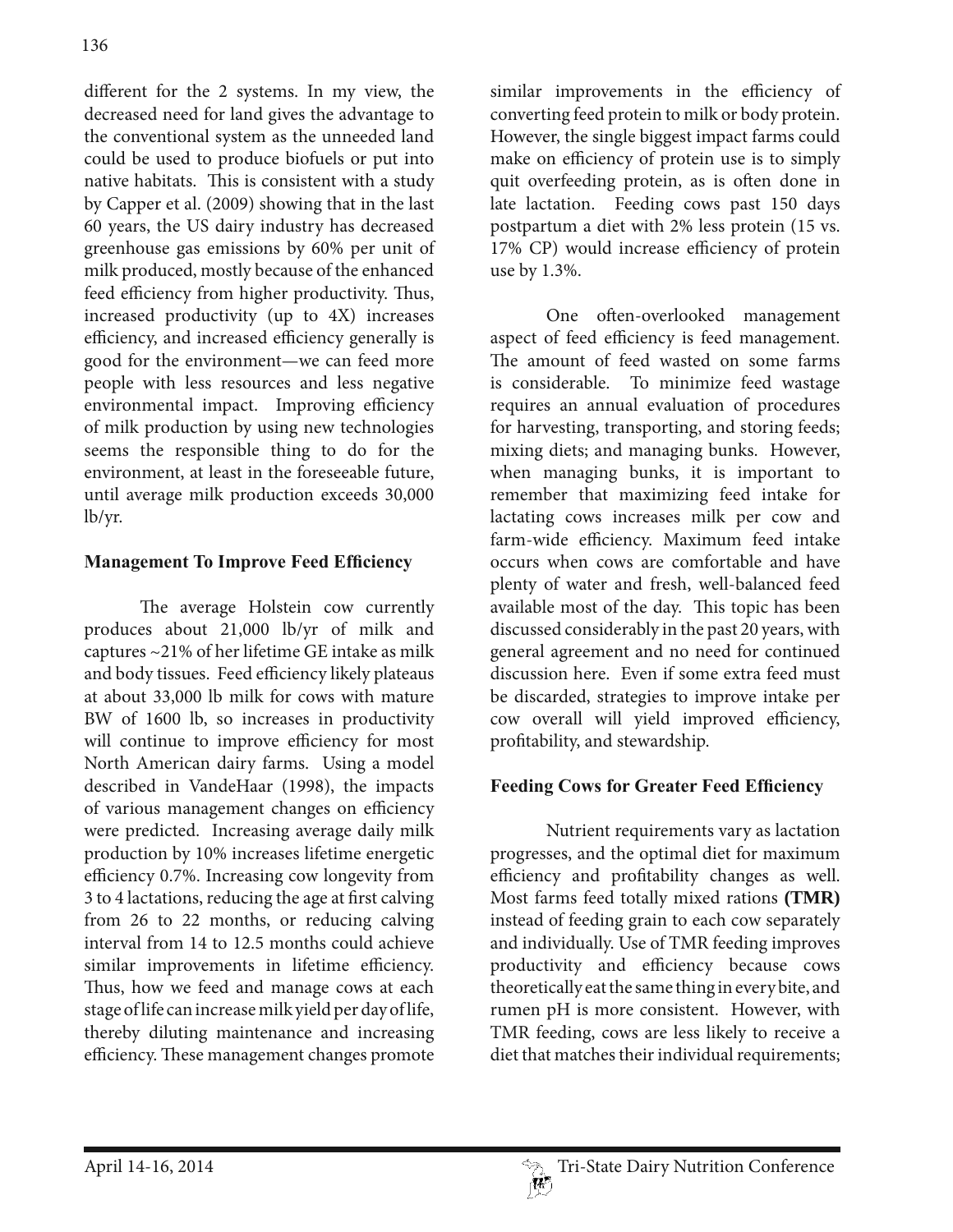this is especially true if all lactating cows (other than perhaps the fresh cows) are fed the same TMR. Feeding a single TMR across lactation can never maximize production and efficiency. A single TMR is usually formulated for the higher producing cows and is more nutrient-dense than optimal for cows in later lactation, resulting in inefficient use of most nutrients (for example, protein). In addition, although a single TMR is formulated for the high producers, it likely will not maximize milk for the herd. Diets low in fiber and high in digestible starch optimize production and reproduction in peak lactation, but this type of diet would have inadequate fiber for fresh cows and would promote over-fattening in late lactation cows. Fat cows are more susceptible to health problems at next calving, resulting in less saleable milk and followed by increased body fat mobilization, impaired fertility, and extended lactation interval. Consequently, cows culled in single TMR situations may be those that cannot adapt to suboptimal management, rather than those that are least efficient, productive, and profitable. Moreover, single TMR systems do not allow maximum returns from expensive feeds that may profitably increase production in fresh or high producing cows but have negative return in lower producers. This is relatively obvious for supplements designed to improve fresh cow health or for protein supplements high in rumen-undegraded protein that benefit early lactation but not late lactation. This is less obvious but equally important in forage selection. Not all lactating cows benefit equally from highly digestible fiber; a single TMR prevents optimal allocation of forages. Cheap byproduct feeds are especially useful in late lactation to improve profitability and overall efficiency of the dairy industry. One argument used by farms against multiple ration groups is that milk production decreases when cows are switched to a different group with a different ration. However, many factors affect milk

137 production during a grouping change (examples include days in milk, stocking density, and cow

 The number of rations on any farm depends on many factors, but I recommend at least 3 based on feeding goals (Figure 3). Fresh cows should be fed for optimal health, and expensive supplements are warranted. Cows in peak lactation should be fed for maximum milk; because their intake is limited by rumen fill, they should be fed minimum fiber diets with plenty of digestible starch to maximize energy intake. Cows in later lactation should be fed to optimize milk and body condition; they should be fed less fermentable starch and more fermentable fiber to promote partitioning of nutrients toward milk instead of body tissues and thus minimize fattening. The decision on when to switch cows from the early to late lactation diet should be based on body conditin, parity, milk yield, and reproductive status. Of these, perhaps the most important criteria for swiching to the lower starch ration is whether a cow has achieved a body condition score of 3. In addition, late lactation cows should be fed lower protein diets to maximize efficiency of protein use. Expensive supplements are most useful in early lactation. Cheap feeds are best used in late lactation.

social interactions), and we are quick to notice

temporary drops in production.

 Nutritional grouping and multiple TMR undoubtedly do increase capital, management, and labor costs; however, the economic returns can be significant in both the short and long term. Moreover, feeding cows according to requirements enables feed allocation to maximize production and profitability, improves efficiency of protein use, decreases N and P excretion, and improves sustainability of the industry. If you currently feed a single TMR, I encourage you to seriously consider how you can make this work. Even small farms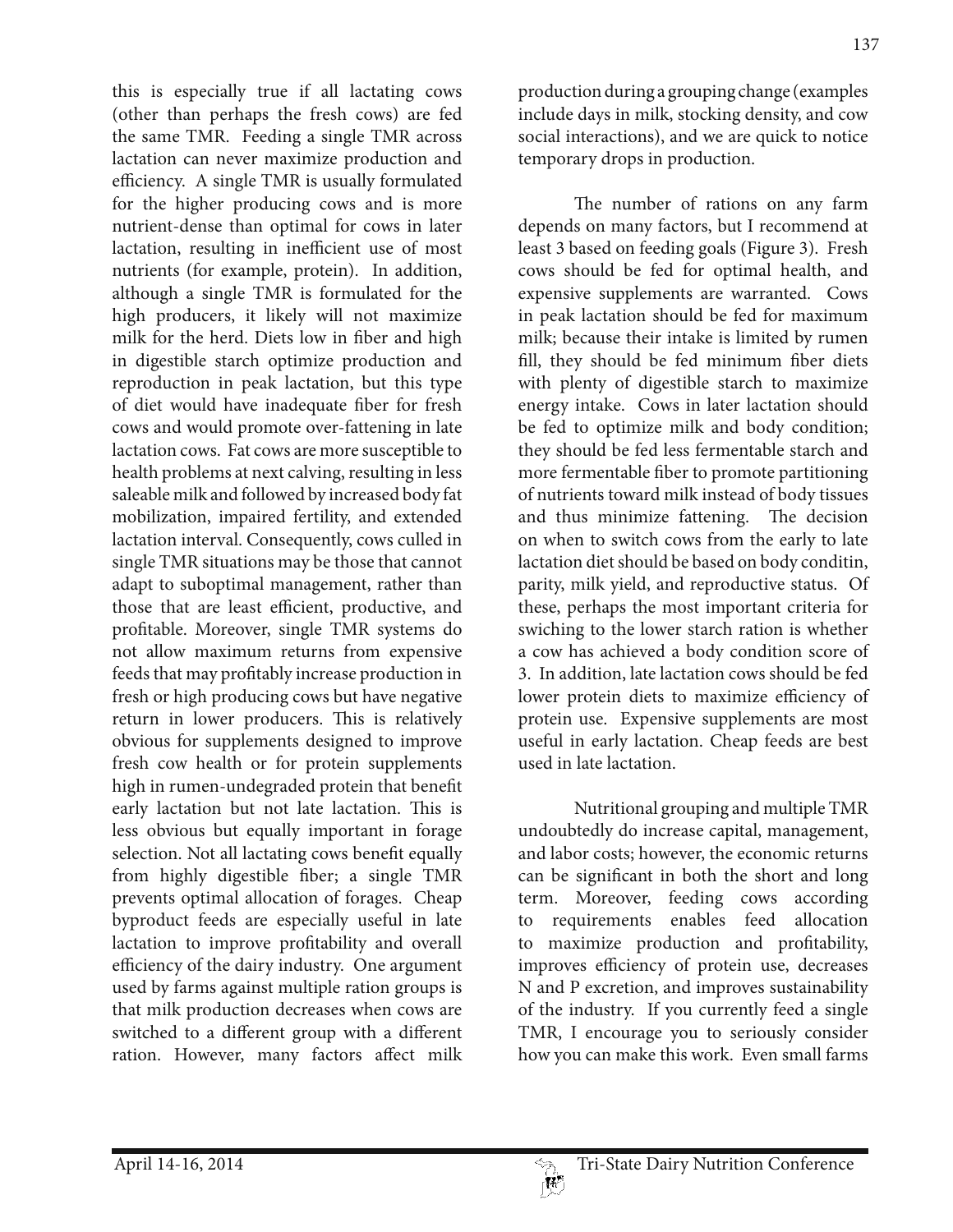can devise creative ways to feed cows according to requirements. One approach might be to feed cows supplements individually using a computerized feeding system that recognizes cows and dispenses specific mixes at timed intervals throughout the day.

 Although poor feed efficiency usually decreases profitability, maximizing efficiency will not necessarily maximize profitability feed costs do matter! Expensive energy sources, like fats, usually improve feed efficiency but sometimes decrease profitability. Cheap bulky feeds may decrease efficiency but improve profitability (especially in late lactation). Feeding extra protein usually decreases efficiency of protein use but sometimes, even if the protein is expensive, it might improve profitability if it enhances production. Some nutrition programs attempt to formulate diets using a mathematical model for profit maximization. However, in real life, it is virtually impossible to accurately predict how a diet will affect appetite, nutrient partitioning, and milk yield and components. Thus, monitoring the actual response is essential for optimal farm management. High production is almost always more important for high profitability than is low feed cost, but managing feed costs is still prudent.

## **Selecting Cows For Greater Feed Efficiency**

 In the past, genetic selection for milk production traits has relied heavily on quantification of the phenotype in daughters of young sires; sires with outstanding daughters are deemed genetically superior. Although milk production traits are routinely measured on many commercial farms, feed intakes of individual cows are not known. Thus, we have not been able to directly select cows for feed efficiency. Genomics may enable selection for feed efficiency in the future.

 Genomic selection has already been embraced by the dairy industry as a means to more accurately find superior bulls at an earlier age. The basic idea of genomic selection for feed efficiency is that there is something inherent in a cow's DNA that makes her more or less efficient at converting feed to milk. A single nucleotide polymorphism **(SNP)** is a single base that varies frequently in the population, and each SNP represents a whole segment of DNA. Specific SNP might be associated with improved efficiency and thus serve as markers for efficiency. Each SNP by itself may not have a strong relationship to feed efficiency, but combining information from thousands of SNP across the genome might be useful, as has already been proven for other traits in cattle.

 Through a grant from the National Institute of Food and Agriculture of USDA, we currently are determining if SNP genotypes can be used to improve feed efficiency. We are measuring individual feed intakes, BW, and production data on 8000 cows in research dairy herds from several countries. Our goal is to characterize the relationship of SNP genotype to feed efficiency in our reference population of 8000 cows and then to use SNP genotyping to identify potential sires that should confer higher feed efficiency to their offspring. Some information on our project can be found at www.dairy-efficiency.org/ or you can search the USDA web site.

 Ideally, we would measure feed efficiency on thousands (>20,000) of animals over their lifetimes, and we would employ methods to measure all losses of chemical energy in feces, gas emissions, and urine as well as all heat lost, combined with metabolic data, and diverse diets and environments, to understand why some cows are more efficient than others and how genetics interacts with diet and other environmental factors. However, that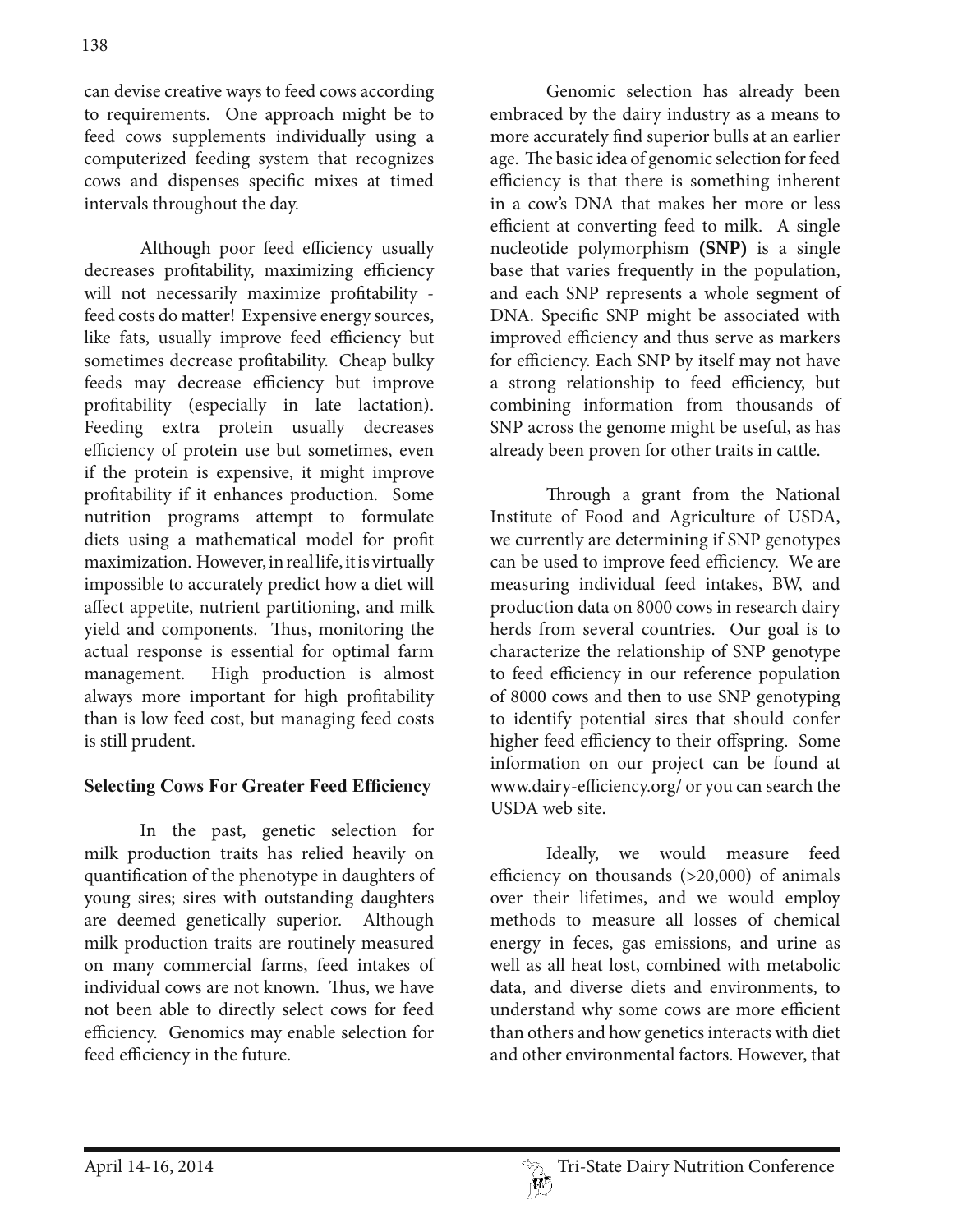is cost-prohibitive and impractical. Instead, we are assessing feed efficiency in cows for >30 days (usually 56 days) between 50 and 200 days postpartum, with some cows observed for more than one lactation and on multiple diets. As mentioned earlier, we already know that higher milk yield per day dilutes maintenance and improves efficiency up to 4X intake. Our goal in this project is to find cows with a better ability to digest feed or convert digested feed to net energy or with a lower than expected maintenance requirement. To assess feed efficiency independent of production level, we will use residual feed intake (RFI), which is a measure of actual versus predicted intake for an individual (Figure 4). Predicted intake is determined statistically as the deviation from the average intake of other cows that are fed and managed the same based on a cow's BW, milk production, and BW change.

 Our initial analyses for dairy feed efficiency are based on 4300 Holstein cows in the US, Scotland, and the Netherlands. Weekly DMI was fitted as a function of milk energy output, BW to the 0.75 power, body condition score, change in BW, parity, and the interaction of parity with days in milk. The residuals from this analysis provide us with a measure of RFI for each cow with the RFI term representing measurement error, variation associated with pedigree-based genetics, and other variation. Based on these data, the heritability of RFI in lactating cows is  $\sim 0.18$ . Previous studies, using small numbers of cows, reported values of 0.01 to 0.40 for the heritability of RFI in lactating cows (Berry and Crowley, 2013; Connor et al., 2013).

 If selection for efficiency is to be realized, it is important that RFI is a repeatable trait. Our project will examine this more fully, but preliminary results from our lab and others are promising. We fed 109 cows diets with  $\sim$ 14 or 30% starch in a cross-over design and found the correlation for RFI of a cow when fed a high starch diet with RFI when fed a low starch diet to be 0.7. Based on our preliminary data and others, RFI also seems to be repeatable across lactations, stages within a lactation, and stages of life (Burczynski et al., 2013; Connor et al., 2013; MacDonald et al., 2014).

 Genomic selection for efficiency likely will be possible within 2 to 3 years. Proof that the concept can work was recently demonstrated in Davis et al. (2014), where genomic predictions for RFI based on studies of growing heifers were able to discriminate for differences in RFI of an independent group of lactating cows. What measure of efficiency will be used to represent the amount of feed consumed in a breeding index is not yet decided, but it is important to note that RFI is only part of feed efficiency. Selection for optimal levels of milk production relative to BW so that the percent of feed used for maintenance is also a key to overall farm efficiency. Moreover, improvements in feed efficiency must not occur at the expense of health and fertility of dairy cows. Thus, we will carefully consider relationships among measures of feed efficiency, energy balance, production, and fitness traits.

 Until direct selection for efficiency is possible, some have suggested we breed for smaller cows to minimize maintenance. Selecting for both high milk and small body size should enhance lifetime milk per unit feed, and therefore, decrease the percentage of feed used for maintenance. One problem with this approach is that once a cow is above 4X maintenance intake, we cannot predict how efficiency changes as cow size decreases (see Figure 2). More importantly, however, breeding for smaller size lessens our ability to select for traits we know to be profitable, such as milk income, health, and fertility. Table 1 shows

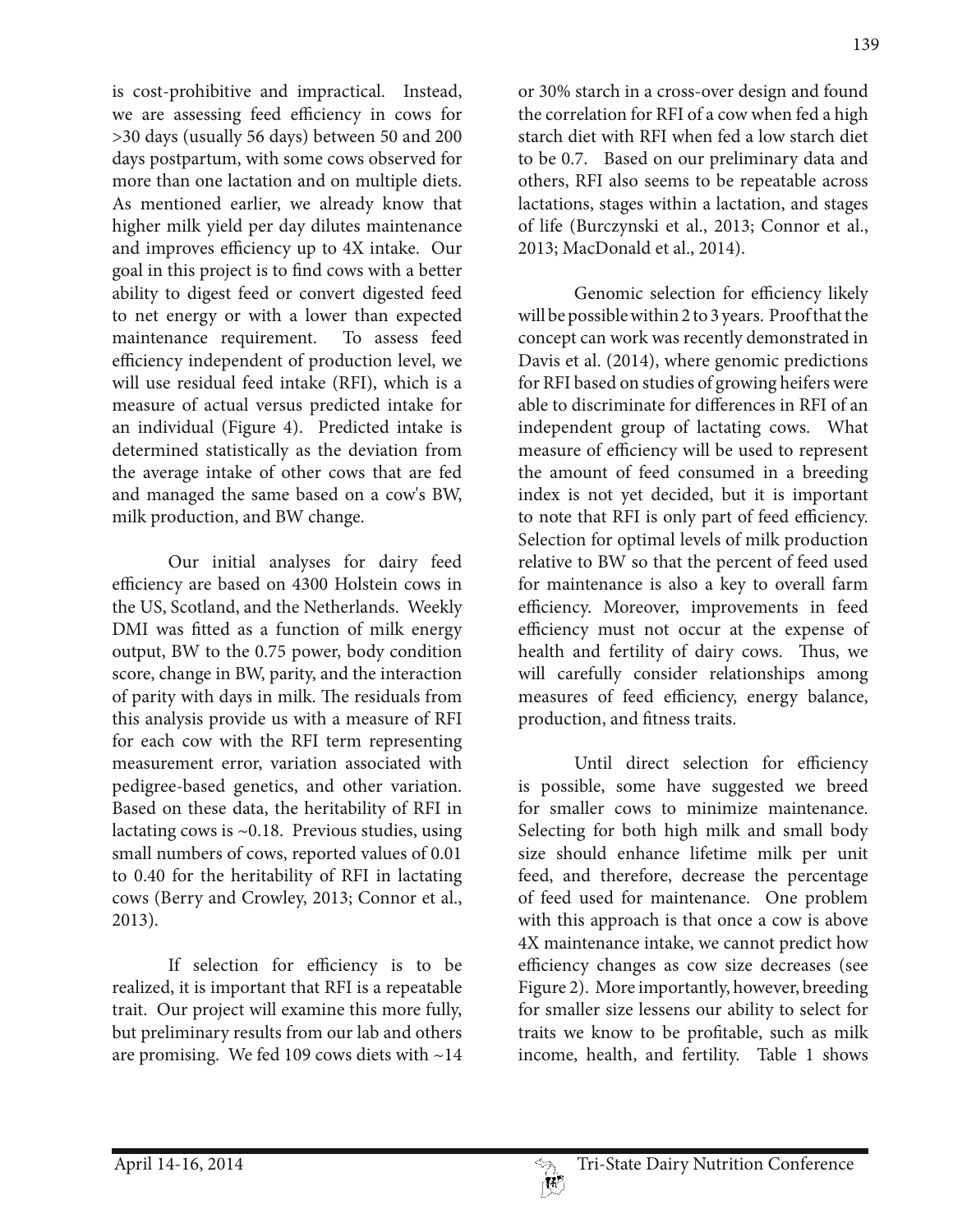an example of possible results of breeding for smaller size or for more milk in a herd that currently has large cows (1760 lb mature BW) and milk production at 28,750 lb/yr at maturity. The magnitude of change for each breeding scenario was chosen to give the same effect on efficiency as lifetime multiple of maintenance. Note that, in this example, achieving a 15% smaller BW increases lifetime income over feed cost by \$310 per year because of lower maintenance requirements, but achieving 11% greater milk yield increases lifetime income over feed cost by \$1230 because of greater milk income. Thus, either way, increasing milk output relative to BW resulted in greater efficiency and profitability. However, whereas the improvement in efficiency was equal, the improvement in income over feed costs was 4 times greater if the enhanced efficiency was achieved by increased milk instead of by decreased BW.

 In our data of 4500 lactating cows eating on average at almost 4X maintenance, we find very little phenotypic or genetic relationship between BW and gross feed efficiency. Based on genetic correlations, bigger cows eat more  $(r = 0.40)$ , produce slightly more milk  $(r =$ 0.07), and consequently have a slightly lower gross feed efficiency  $(r = -0.14)$ . However, more milk was strongly correlated with greater feed efficiency ( $r = 0.61$ ). Thus, breeding for more milk seems more important for greater feed efficiency than does breeding for smaller BW. Moreover, more milk means greater milk income, which is more important than lower feed costs. The bigger cows producing more milk would be more profitable, unless they had poorer health or fertility or did not fit in the stalls! In my opinion, we should stop using size (big or small) as a criterion in sire selection, unless the goal is to have cows of a uniform size to fit stalls; instead, choose sires to produce healthy, fertile cows that give more milk income!

 We can improve feed efficiency by improving how we feed, breed, and manage cows. Improved feed efficiency occurs because as cows produce more milk relative to their BW, the percentage of feed used for maintenance decreases. This "dilution of maintenance" effect is especially important for cows that produce at less than 3 times their maintenance requirement on a lifetime basis. For higher producing cows, maintenance is already mostly diluted out, and we should consider focusing more directly on feed efficiency in animal selection; genomics will likely help do this. A measure of feed efficiency that might be used for animal selection is RFI, but RFI is only part of feed efficiency. We also want animals that operate at a high multiple of maintenance, so they produce lots of milk relative to their BW. Moreover, feed efficiency is only one contributor to farm profitability; high productivity is and will remain a major factor. Likewise, when we feed and manage cows, high production is key to improving profits. Focusing too much on milk/feed will be a mistake. Instead, we should focus on maximizing milk income after subtracting the cost of feed. Grouping cows according to their nutritional needs can help us optimize efficiency and profitability by enabling cows in early lactation to be fed diets that maximize milk income and cows in later lactation to be fed diets that optimize milk income while minimizing excess body condition gain. Feeding these groups of cows optimally requires that cow responses to diet changes be carefully monitored and recorded.

# **Conclusion**

 We have made major gains in feed efficiency in the past 50 years as a byproduct of selecting, feeding, and managing cows for increased productivity. Improvements in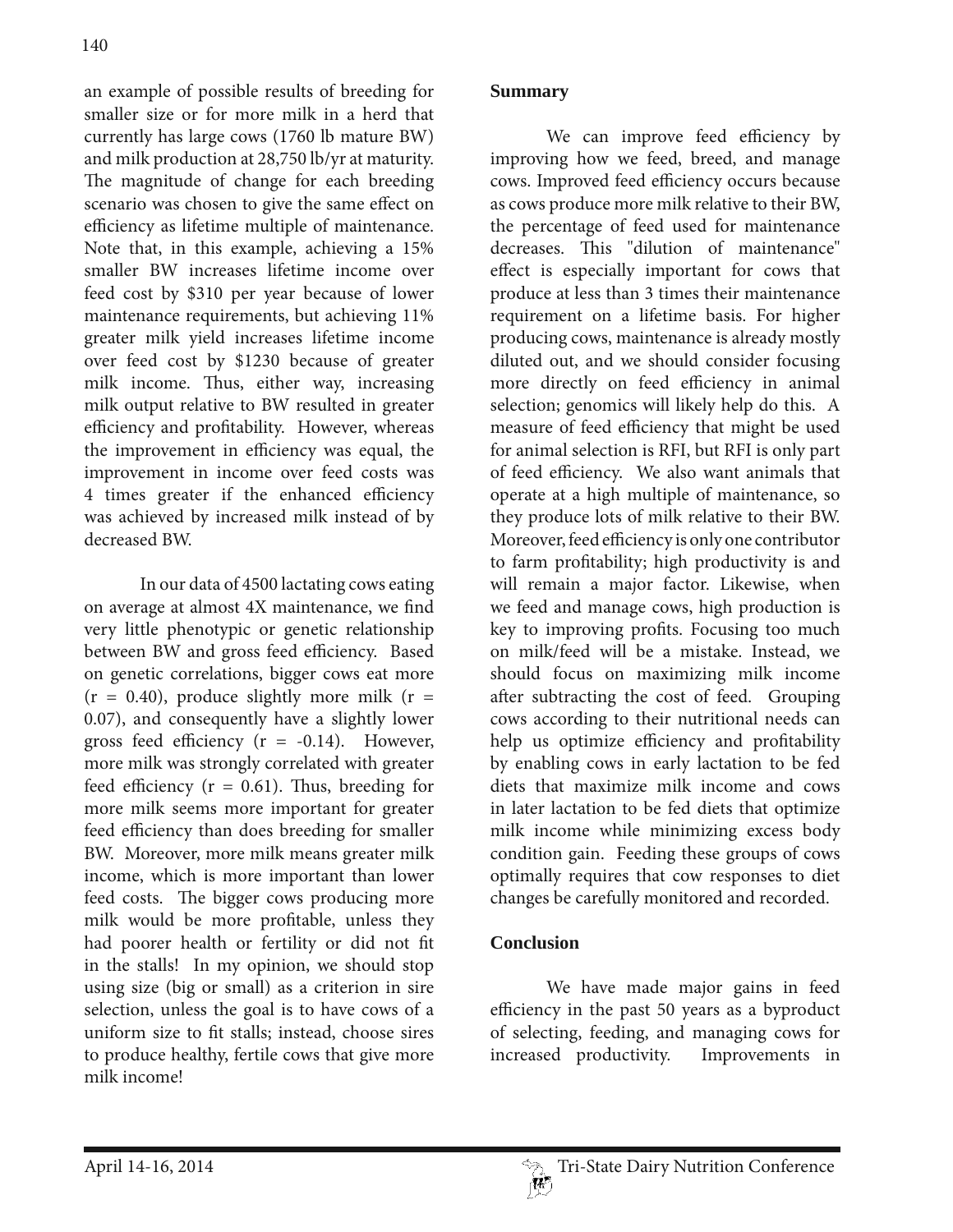management and feeding that increase milk yield to  $\sim$ 30,000 lb/yr will likely continue to improve efficiency. However, most cows have the genetics for high production already; genomic tools should enable us to directly select for feed efficiency in the future. Greater efficiency will improve profitability and environmental sustainability, but continued focus on production, health, and fertility will still be important for farm profitability.

### **References**

Berry, D.P., and J.J. Crowley. 2013. Genetics of feed efficiency in dairy and beef cattle. J. Animal Sci. 91:1594-1613.

Burczynski, S.E., J.S. Liesman, R.J. Tempelman, J.C. Ploetz, M.S. Allen, A.L. Lock, and M.J. VandeHaar. 2013. Residual feed intake is repeatable when high and low starch diets are fed to lactating Holstein dairy cows. J. Dairy Sci. 96(E-Suppl.):397. (Abstr.)

Capper, J.L., R.A. Cady, and D.E. Bauman. 2009. The environmental impact of dairy production: 1944 compared with 2007. J. Anim. Sci. 87:2160-2167.

Connor, E.E., J.L. Hutchison, H.D. Norman, K.M. Olson, C.P. Van Tassell, J.M. Leith, and R.L. Baldwin VI. 2013. Using residual feed intake in Holsteins during early lactation shows potential to improve feed efficiency through genetic selection. J. Anim. Sci. 90:1687-1694.

Davis, S.R., K.A. Macdonald, G.C. Waghorn, and R.J. Spelman. 2014. Residual feed intake of lactating Holstein-Friesian cows predicted from high-density genotypes and phenotyping of growing heifers. J. Dairy Sci. 97:1436–1445.

MacDonald, K.A., J.E. Pryce, R.J. Spelman, S.R. Davis, W.J. Wales, G.C. Waghorn, Y.J. Williams, L.C. Marett, and B.J. Hayes. 2014. Holstein-Friesian calves selected for divergence in residual feed intake during growth exhibited significant but reduced residual feed intake divergence in their first lactation. J. Dairy Sci. 97:1427-1435.

National Research Council. 2001 Nutrient Requirements of Dairy Cattle. 7th revised edition. National Academy Press, Washington, DC.

Oltjen, J.W., and J.L. Beckett. 1996. Role of ruminant livestock in sustainable agricultural systems. J. Anim. Sci. 74:1406–1409.

Rodriguez, L.A., G. Bethard, D. Tomlinson, and M. McGilliard. 2012. Impact of milk yield, herd size, and feed efficiency on economic change between and within California dairies from 2006 through 2010. J. Anim. Sci. 90(E-Suppl.):312-398. (Abstr.)

Thomassen, M.A., R. Dalgaard, R. Heijungs, and I. de Boer. 2008. Attributional and consequential LCA of milk production. Internatl. J. Life Cycle Assessment 13:339-349.

VandeHaar, M.J. 1998. Efficiency of nutrient use and relationship to profitability on dairy farms. J. Dairy Sci. 81: 272-282.

VandeHaar, M.J., and N. St-Pierre. 2006. Major advances in nutrition: Relevance to the sustainability of the dairy industry. J. Dairy Sci. 89:1280-1291.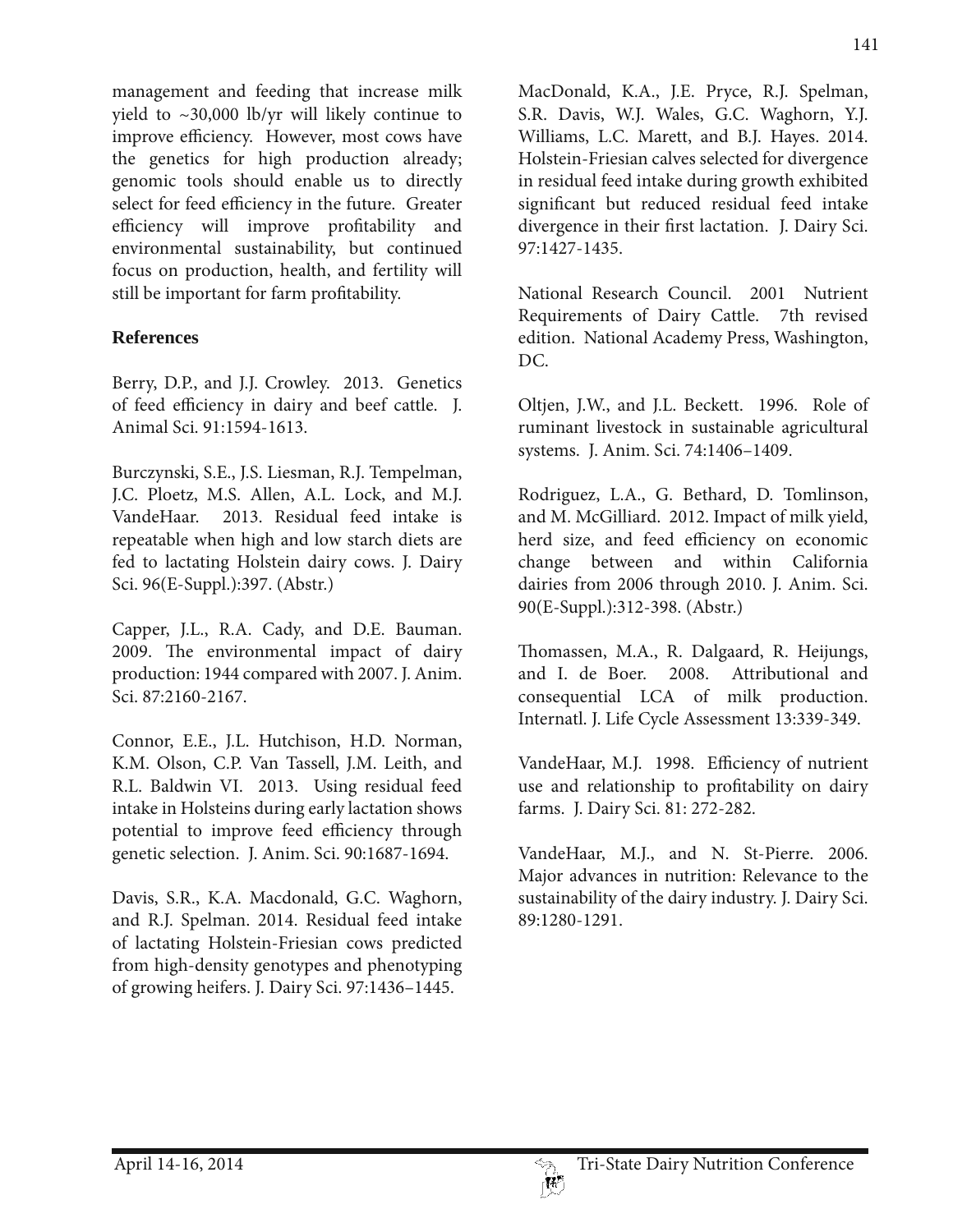|                                 | BW at maturity (lb) | Lifetime multiple<br>of maintenance | Milk yield at<br>maturity <sup>1</sup> (lb/yr) | Lifetime income<br>over feed $cost^2$ (\$) |
|---------------------------------|---------------------|-------------------------------------|------------------------------------------------|--------------------------------------------|
| Current cows<br>Select for size | 1760<br>1500        | 2.8<br>3.0                          | 28,750<br>28,750                               | \$8460<br>\$8770                           |
| Select for milk                 | 1760                | 3.0                                 | 31,970                                         | \$9690                                     |

**Table 1.** Possible results from breeding for size instead of milk.

1 Assumes milk is 3.5% fat.

<sup>2</sup> Assumes milk at \$0.18/lb, cull cows at \$0.80/lb, and feed at 15¢/Mcal NE (~11¢/lb) for lactating cows and 12¢/Mcal NE for heifers and dry cows.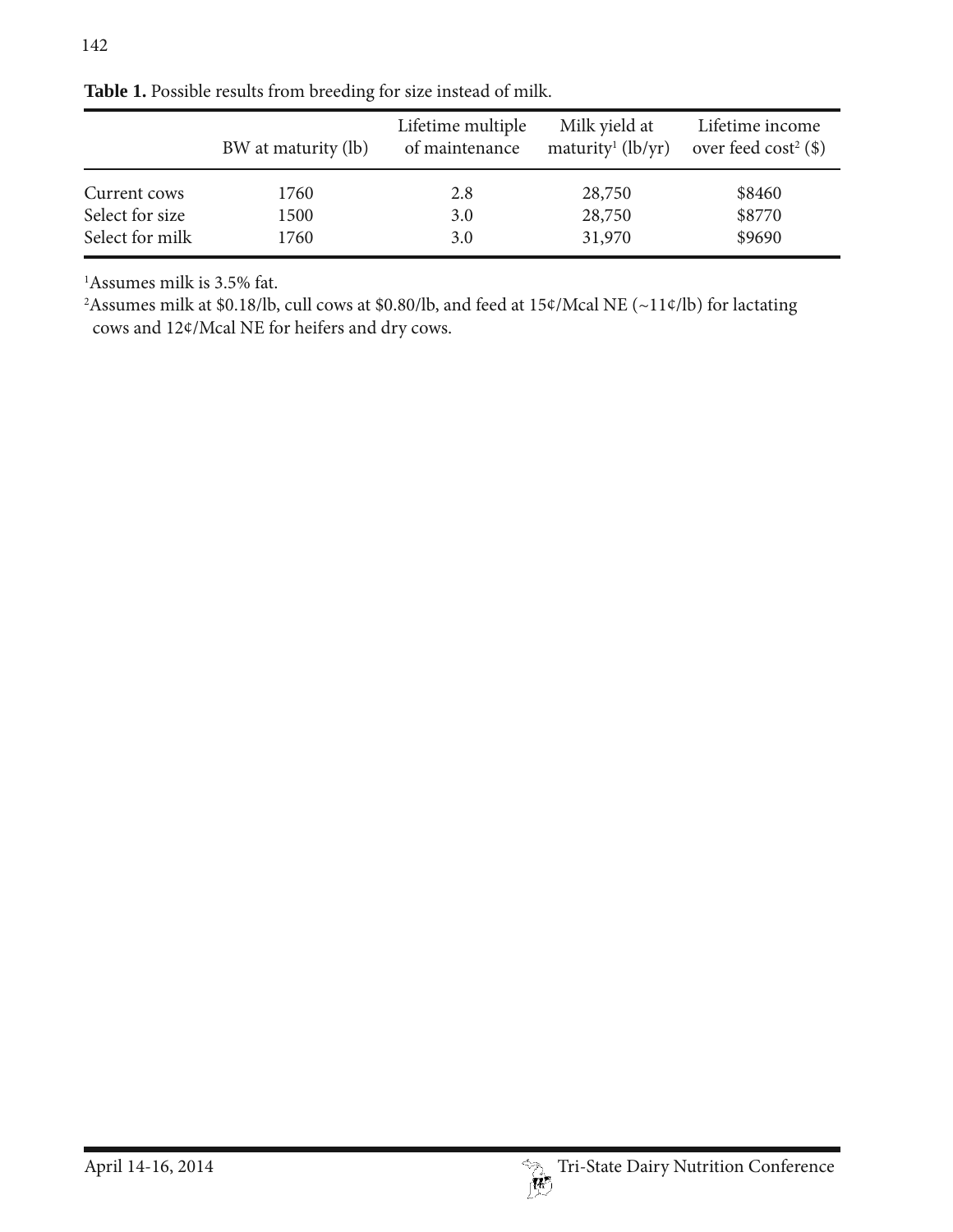

**Figure 1.** Energy flow in a cow.



**Figure 2.** Efficiency (assuming no change in BW) in response to intake for a lactating cow with no change in digestibility (solid line) or with digestibility depressed as per the NRC 2001 system (dashed line). Productivity for each multiple of maintenance is approximately 33, 66, 99, and 130 lb of milk for 2X, 3X, 4X, and 5X, respectively.